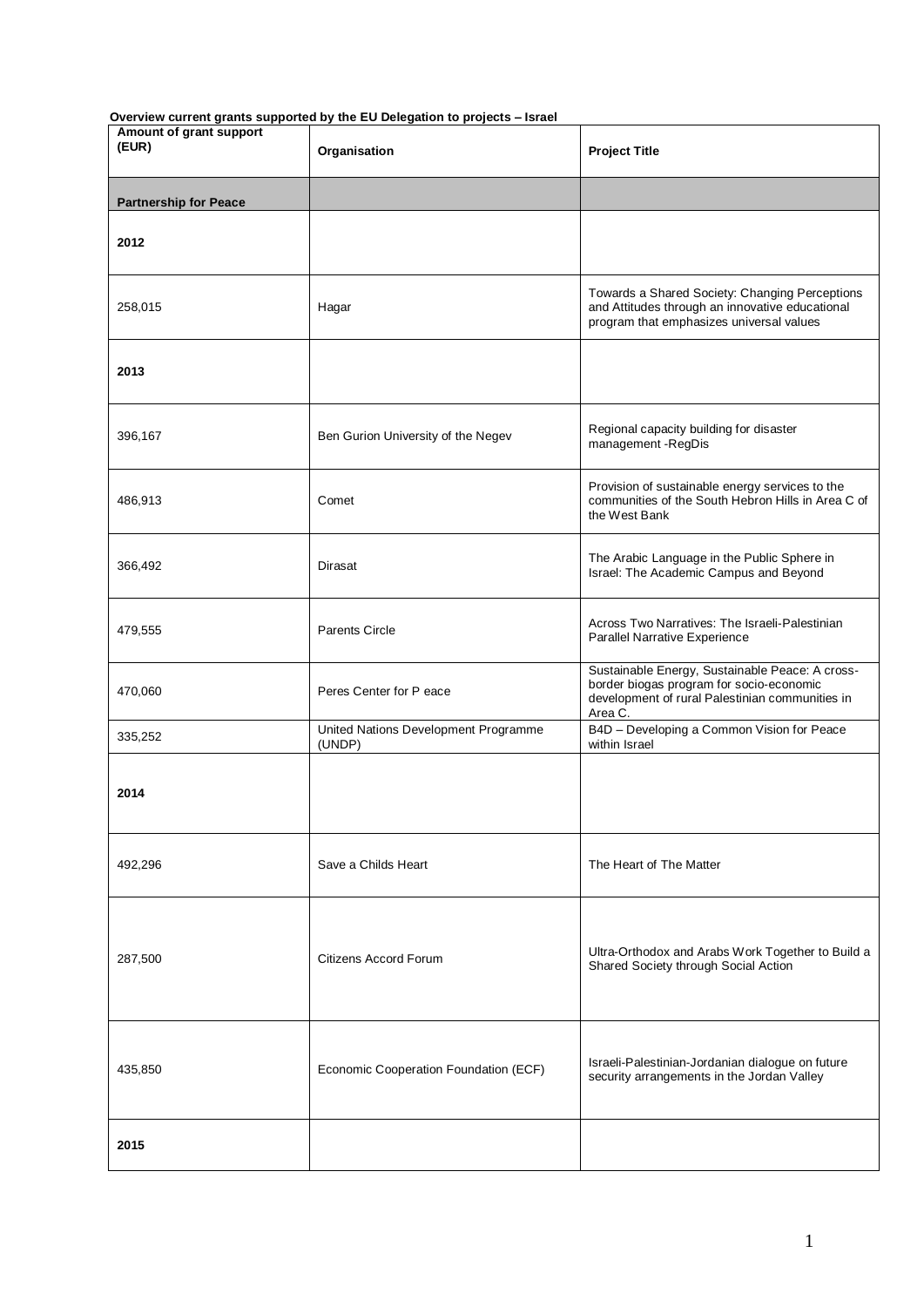| 499,921                                       | School For Peace                                    | Developing New Leadership to Initiate Strategies<br>and Actions to Promote a Negotiated Political<br>Resolution      |
|-----------------------------------------------|-----------------------------------------------------|----------------------------------------------------------------------------------------------------------------------|
| 479,173                                       | Center for Educational Technology (CET)             | Shared Education in a Divided Society -<br>Leveraging Educational Partnerships for Systemic<br>Change                |
| 476,108                                       | Itaach Maaki                                        | Women bringing Peace: Building the Foundation<br>for Full Participation of women pursuing Peace                      |
| 499,633                                       | The Peres Center for Peace                          | Medicine in the Service of Peace - A cross-border<br>Israeli-Palestinian Professional Medical<br>Cooperation Program |
| 323,021                                       | Givat Haviva (Havazelet)                            | Developing a Joint Jewish-Arab Vision for a<br>Shared Society in Israel                                              |
| <b>Thematic Programmes:</b><br><b>Culture</b> |                                                     |                                                                                                                      |
| 2012                                          |                                                     |                                                                                                                      |
| 650,000                                       | Polyphony                                           | Music as a means for social change and inter-<br>cultural dialogue                                                   |
| 599,973                                       | Arab Culture Association                            | Enhancing Working Conditions of Palestinian Arab<br>Culture in Israel- an Interdisciplinary Approach                 |
| 2015                                          |                                                     |                                                                                                                      |
| 300,000                                       | Gesher                                              | Out of Place                                                                                                         |
| Thematic programmes:<br><b>Human rights</b>   |                                                     |                                                                                                                      |
|                                               |                                                     |                                                                                                                      |
| 2013                                          |                                                     |                                                                                                                      |
| 233,043                                       | ACRI- The Association for Civil Rights in<br>Israel | Protecting and Advancing Palestinian Minors'<br>Rights in the Military Justice System                                |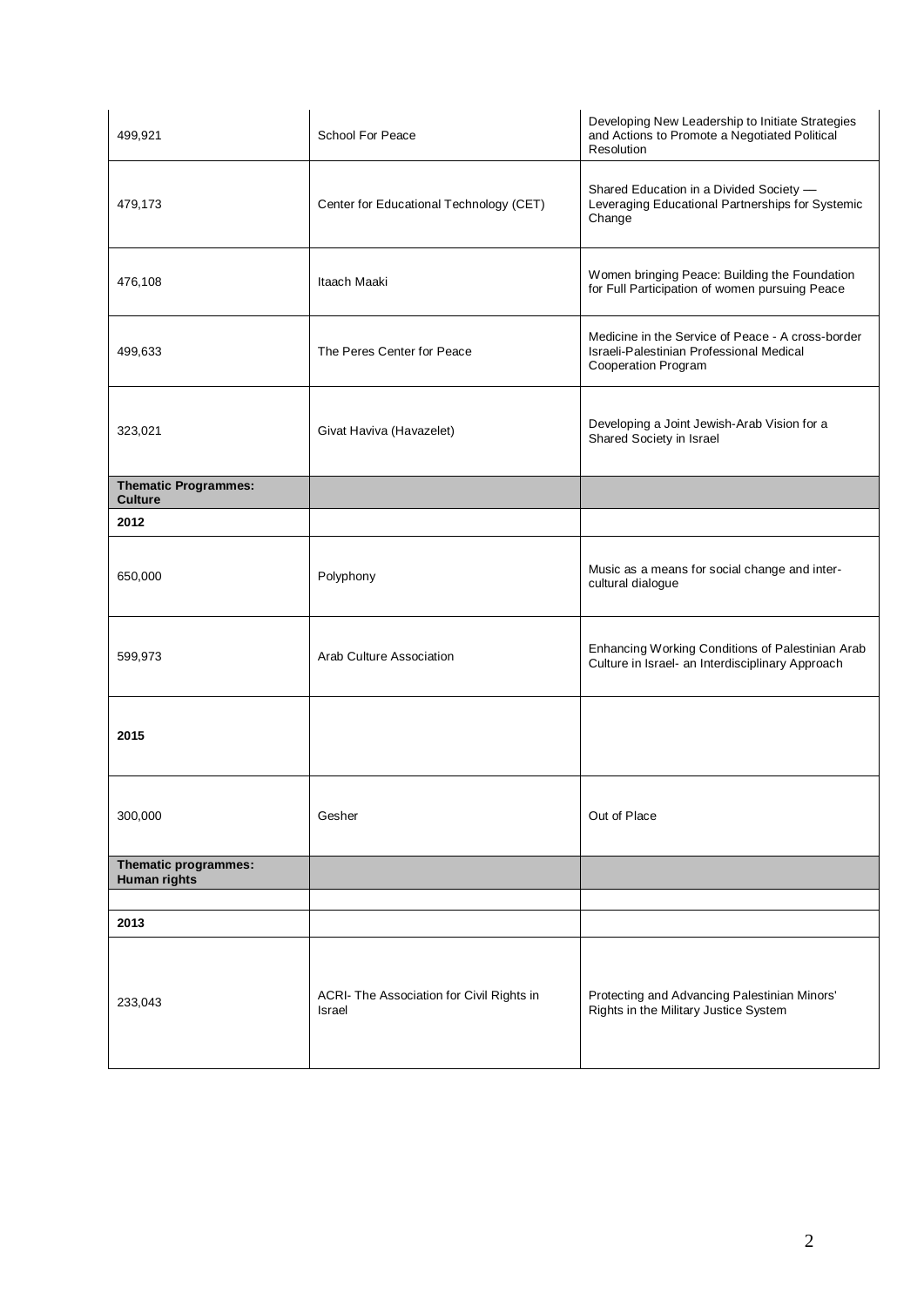| 231,939 | Baldana         | Palestinian Youth Against "Honour Killings"                                                        |
|---------|-----------------|----------------------------------------------------------------------------------------------------|
| 250,000 | Bimkom          | Promoting Recognition of Bedouin Villages based<br>on their Rights, Needs and Active Participation |
| 244,358 | <b>Bizchut</b>  | It's My Life: Enabling Personal Autonomy and<br>Legal Capacity for Persons with Disabilities       |
| 250,000 | Kav La Oved     | Protecting human rights of vulnerable workers in<br>Life-Changing Circumstances                    |
| 246,725 | Mossawa         | Strengthening Democratic Participation of the Arab<br>Minority                                     |
| 250,000 | Tebeka          | Together for a Better Future: The Coalition against<br>Racism in Israel                            |
| 250,000 | <b>WAC/MAAN</b> | Strengthening the socioeconomic rights of<br>Palestinians in East Jerusalem                        |
| 2014    |                 |                                                                                                    |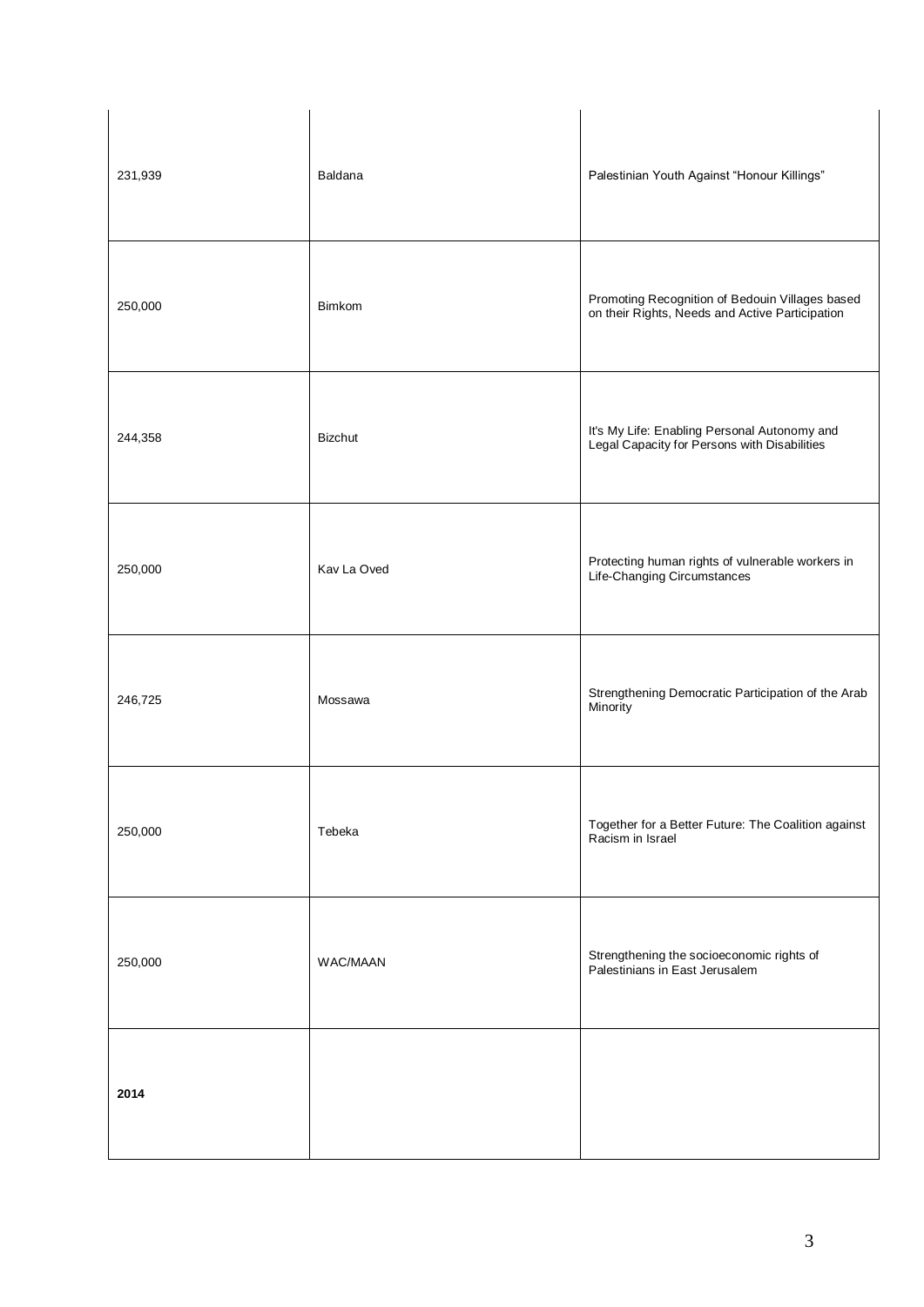| 250,000 | Centre for Educational Technology (CET)                 | "For You Were Strangers" - Take action against<br>racism!                                                                |
|---------|---------------------------------------------------------|--------------------------------------------------------------------------------------------------------------------------|
| 170,000 | Maan- Forum of Negev Arab Bedouin Women<br>organisation | Rights Awareness Raising and Empowerment<br>Courses for Bedouin Young Women and Men                                      |
| 190,000 | African Refugee Center (ARDC)                           | Improving conditions for asylum seekers in Israel to<br>realise their rights                                             |
| 180,000 | Yesh Din                                                | The Road to Dispossession: Promoting the right to<br>property and State adherence to the Rule of Law in<br>the West Bank |
| 250,000 | <b>B'Tselem</b>                                         | Maintaining Human Rights of Vulnerable<br>Palestinian Communities at Risk of Forced<br>Displacement in Area C            |
| 244,358 | <b>Bizchut</b>                                          | It's My Life: Enabling Personal Autonomy and<br>Legal Capacity for Persons with Disabilities                             |
| 2015    |                                                         |                                                                                                                          |
| 250,000 | The Adam Institute                                      | Words Matter: Educating about and for Freedom of<br>Expression                                                           |
| 269,225 | Centre for Educational Technology (CET)                 | The Democratic Experience - Democratic<br>Sustainability through Education                                               |
|         |                                                         |                                                                                                                          |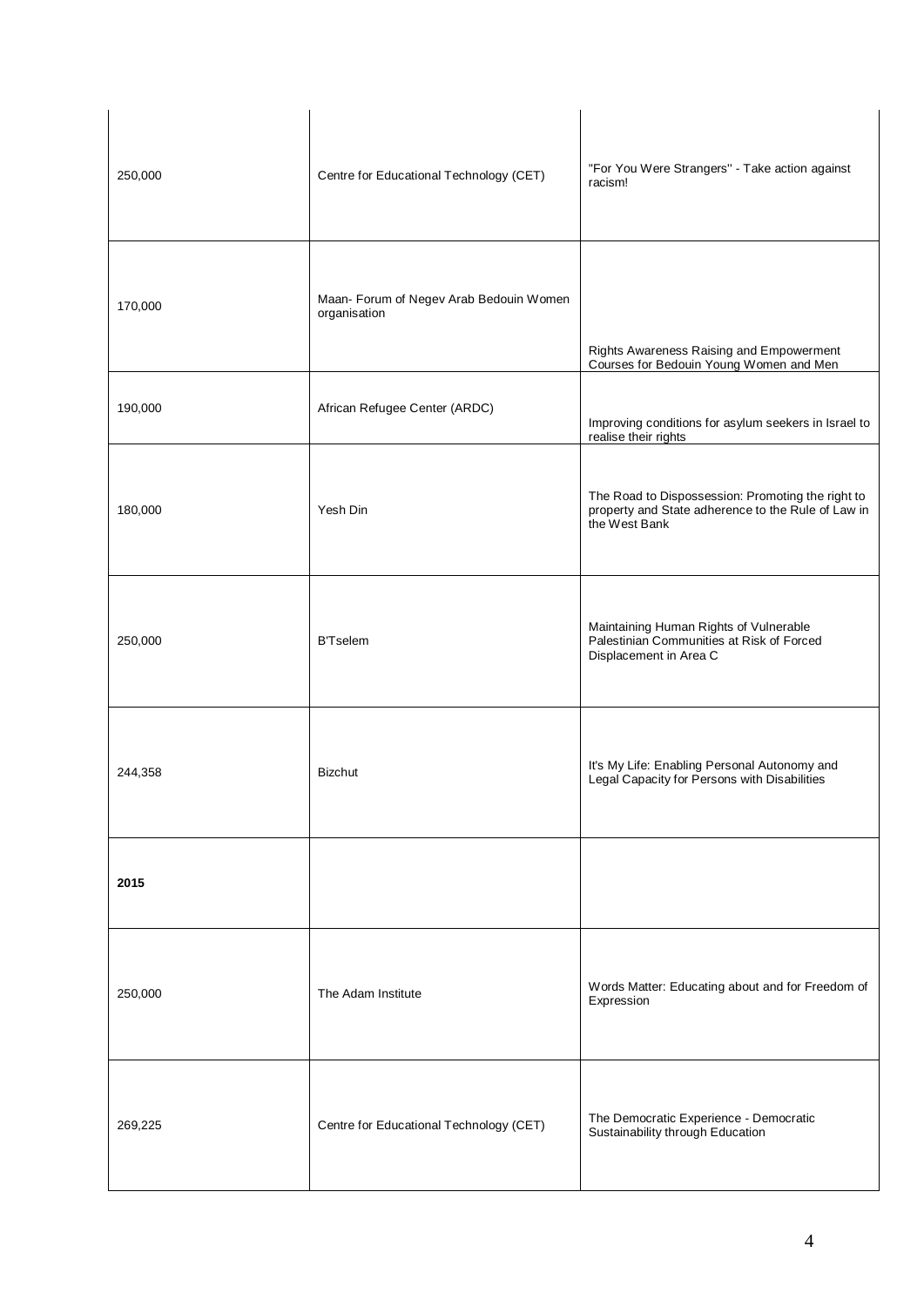| 240,000 | Emek Shaveh                                               | Lands and Cultural Heritage Rights in Area C of<br>the West Bank                                                                                                       |
|---------|-----------------------------------------------------------|------------------------------------------------------------------------------------------------------------------------------------------------------------------------|
| 237,500 | The Israeli Association for Distributive Justice<br>(ADJ) | Guaranteeing Housing Rights for the Arab Minority<br>in Haifa                                                                                                          |
| 275,000 | Assaf                                                     | Respecting Refugees and Asylum Seekers'<br>Socioeconomic Rights                                                                                                        |
| 250,000 | The Hebrew University of Jerusalem                        | Increasing the Participation, Capacity and Impact<br>of Israeli Civil Society in Domestic and International<br>Human Rights Monitoring and Implementation<br>Processes |
| 244,371 | Baladna Youth                                             | Promoting and Protecting Freedom of Expression<br>Rights of Arab Youth in Israel                                                                                       |
| 236,000 | <b>Breaking the Silence</b>                               | Educating for Change: Human Rights Education in<br><b>Israeli Society</b>                                                                                              |
| 250,000 | Sidreh                                                    | Gender equality in the political process: Bedouin<br>women and the realisation of an inclusive and<br>participatory democracy                                          |
| 240,000 | <b>Bar Ilan University</b>                                | Realising Women's Human Rights and Access to<br>Justice in Family Law in Israel                                                                                        |
|         |                                                           |                                                                                                                                                                        |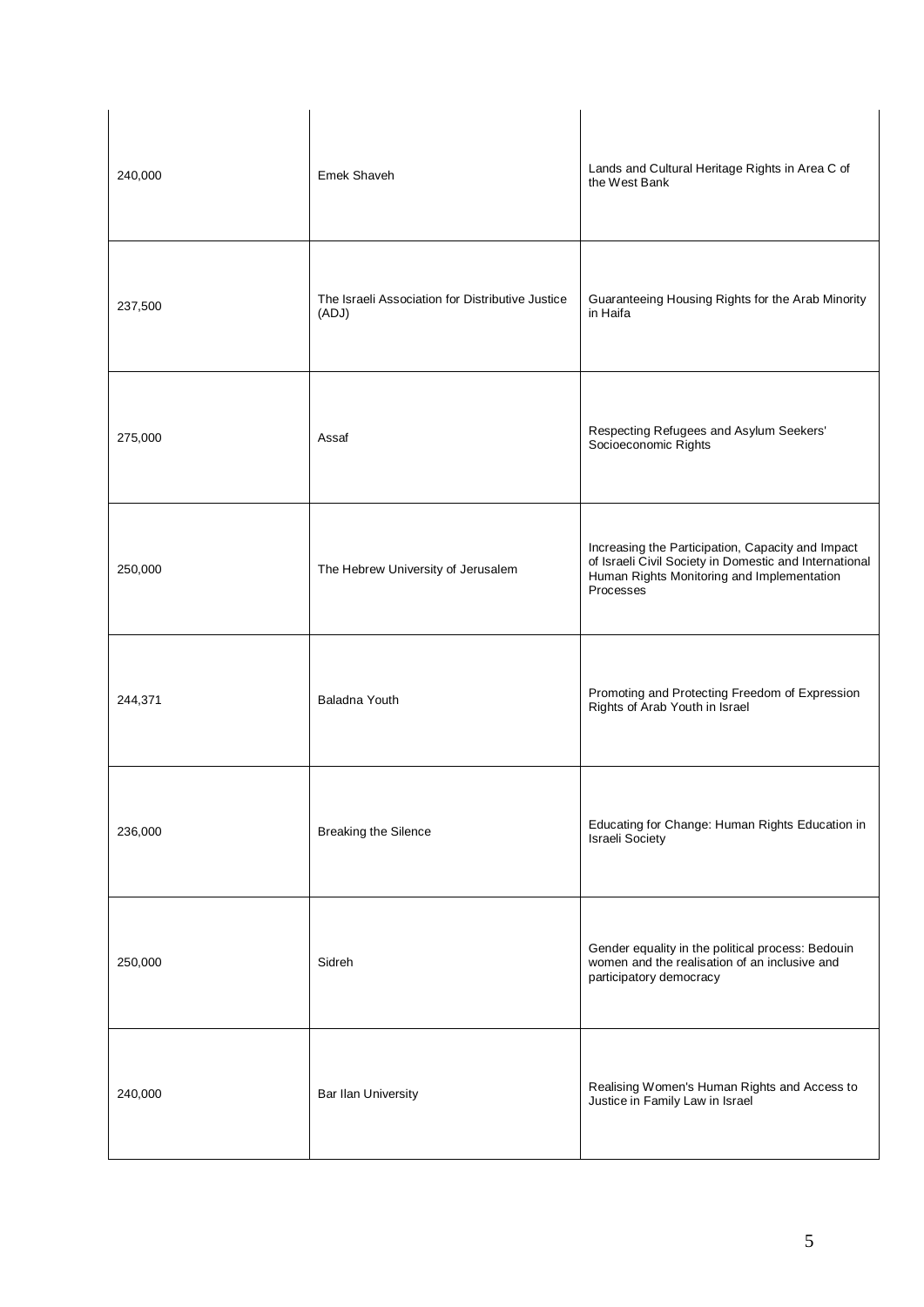| 204,576                                         | Hamoked                                                         | Youth in Detention: Preventing mistreatment of<br>detained Palestinian minors in East Jerusalem                                                                                                              |
|-------------------------------------------------|-----------------------------------------------------------------|--------------------------------------------------------------------------------------------------------------------------------------------------------------------------------------------------------------|
| 253,289                                         | ACRI- The Association for Civil Rights in<br>Israel             | Freedom of Speech and Hate Speech in Israel                                                                                                                                                                  |
| Thematic programmes:<br><b>EIDHR on Torture</b> |                                                                 |                                                                                                                                                                                                              |
| 2013                                            |                                                                 |                                                                                                                                                                                                              |
| 654,423                                         | Hamoked Center for the defence of the<br>individual association | Writing Wrongs: Restoring Justice and Dignity to<br>Victims of Torture                                                                                                                                       |
| 717,994                                         | Adalah - the legal center for Arab minority<br>rights in Israel | Combating Impunity: Torture and CIDT Prevention,<br>Accountability and Rehabilitation in Israel/oPt                                                                                                          |
| 868,627.79                                      | Hotline for Migrant Workers                                     | Stopping the torture of refugees in the Sinai desert                                                                                                                                                         |
| Thematic programmes:<br>Gender                  |                                                                 |                                                                                                                                                                                                              |
| 2012                                            |                                                                 |                                                                                                                                                                                                              |
| 428,366                                         | Adva Center                                                     | Creating a Model for Gender Mainstreaming at the<br>Local Level, Working with Women to Map Needs<br>and Services in Their Own Localities, and<br><b>Educating Municipalities for Gender</b><br>Mainstreaming |
| 697,225                                         | The New Israel Fund - Shatil                                    | Equalizing Wages in Israel's Workforce                                                                                                                                                                       |
| 654,377                                         | Kav LaOved                                                      | Her Right to Decent Work: Arab and Ethiopian<br>women in secondary schemes of employment in<br>Israel                                                                                                        |